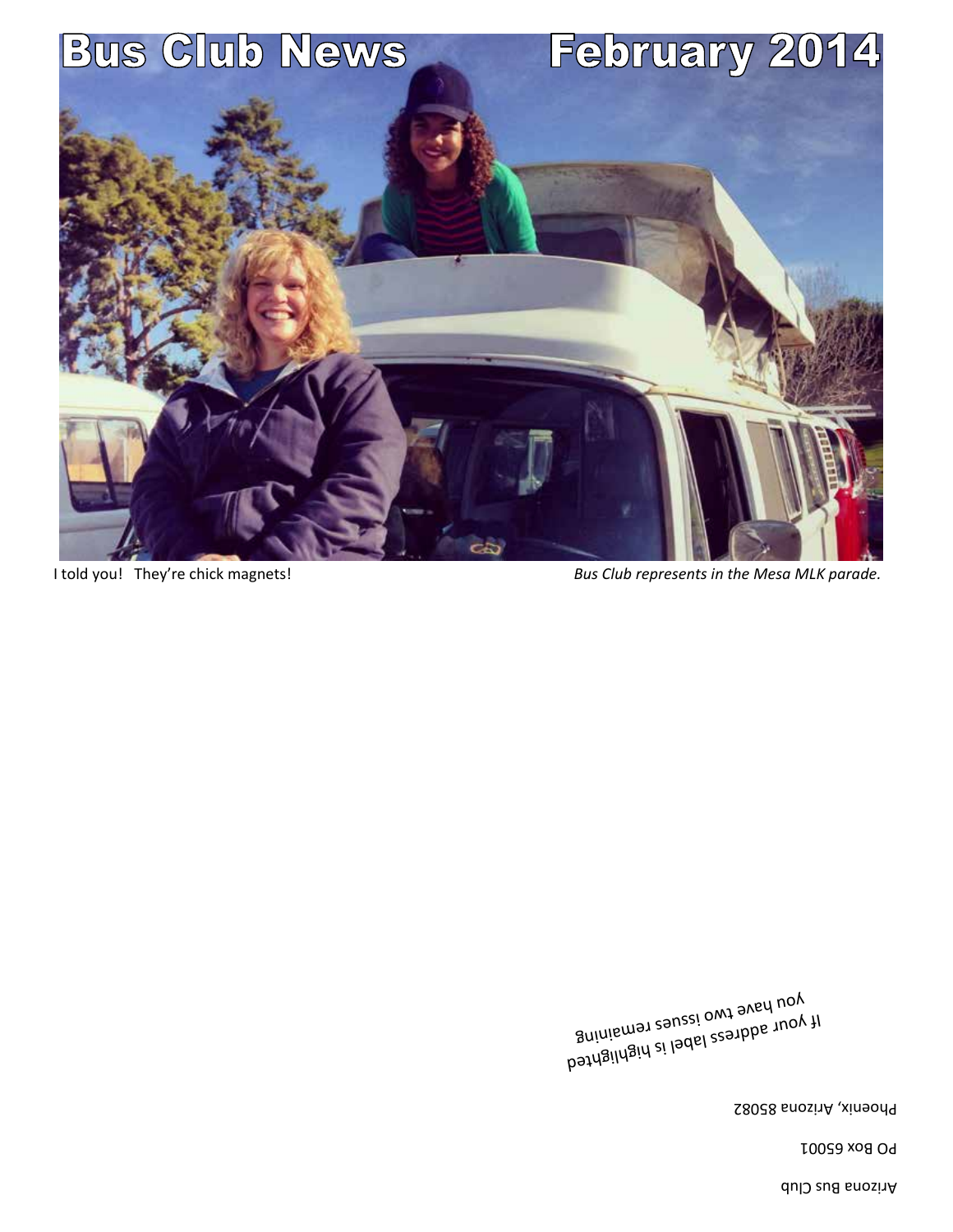

Quick legal check for some of our members! Behind the Wheel

The young intern ran into the printing room of the Bus Club news and exclaimed "Stop the presses!" as she jerked the xerox machine plug out of the wall. "I have a story that needs publishing this month!" Naturally, those of us warming our hands on the freshly printed pages were a bit perturbed now that we had to get back to real business. "What's this story about?" asked Bob. "Nothing really." said the intern. "Just a complete review of the BBB bus event!" We all looked at her in surprise as she proudly handed over her spiral bound notepad filled with bus doodles, hearts drawn around buses and guy's pictures cut out of the 2014 TBM calendar, pasted into the passenger seat of some of the buses she had drawn. Bob calmly took the notebook from her slender hand, flipped thru some of the pages and commented "multimedia? I like it! We'll make a reporter out of you yet!"

And that, my fellow clubbers is why this February issue is getting to the stands a little late this month. The intern is Bob's daughter and her doodle art may very well be included in the March news. Other than that there isn't much to report for the month of January. Just kidding. We've got some great things for ya to keep you up to date on club activities, club direction, future events, an in depth interview of our beloved Club member #51-Pat Kelly and how to keep your bus from becoming a statistic. Read on dear clubber as our intern interprets her notes so they might be printed!

### Getting it done Dept: by R Jonas

Hey gang, just a quick note/ invitation here. The Jerome Jamboree 2014 raffle bus work parties are now in full swing. We have set an ambitious plan to deliver it to Doug's paint shop on March 29th and although this year's bus is in exceptional condition compared to years past we still have a lot to do before paint. There are 9 weeks left before March 29th and unfortunately Chad has to work weekends at his job during 5 of them. We are planning to work on Sundays during his vacancies and Mindy will host these parties at Chad's shop. Chad will be working many days and evenings during these weeks on the bus himself and anyone is welcome to join him but its best to work out weekday schedules directly with Chad (see his number below). He may even announce the weekdays/evenings he's planning on thrashing...TBD.

Here are the scheduled raffle bus work parties: Saturday, February 1st - 8am - 5pm Saturday, February 8th - 8am - 5pm Fri,Sat,Sun February 14-16 "Work Party Campout" Sunday, February 23rd - 8am - 5pm Sunday, March 2nd - 8am - 5pm Sunday, March 9th - 8am - 5pm Sunday, March 15th - 8am - 5pm Sunday, March 23rd - 8am - 5pm

For inquiries about the Sunday dates please contact Mindy directly. Her number is 602-413 four eight one four.

For inquiries about weekdays/evenings contact Chad directly. His number is 602-622-six nine zero two. Hope to see you all at these work parties to enjoy productive camaraderie with fellow Arizona Bus Club members. Roy

Your 2014 Bus Club Board includes: Event Coor. – David Murphy Membership – Darla Amatasin Treasurer – Team Evans Sergeant at Arms – Will Davis Vice President – Jeremiah Polynone Secretary – Kris or Joyce President – Gary Lampinen – 602 870 8071 msg If you're looking to contact our board, might I suggest: Arizonabusclub-subscribe@yahoogroups.com

Special unsolicited reminder: This month is Girl Scout Cookie month.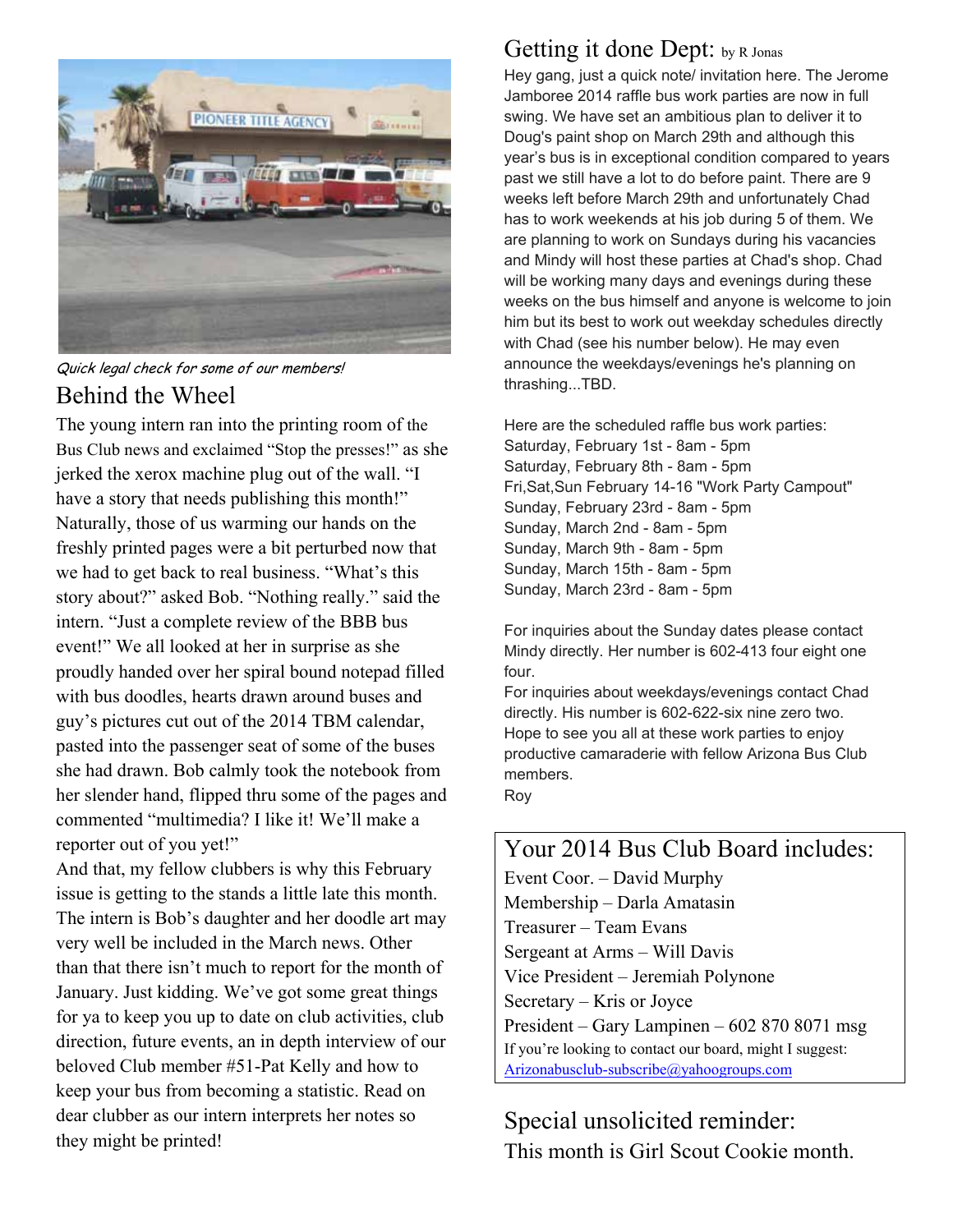### **I CAN'T GET ENOUGH BUS CLUB!**

I know, right? So, if seeing your ABC friends at meetings, work parties, campouts or at the local pub isn't enough, you can now communicate with each other via the ABC yahoo group! Sounds obvious for….obvious reasons but this group of yahoos has a yahoo group on, would you believe, yahoogroups? Instructions: Step one - Send an e-mail to:

#### Arizonabusclub-subscribe@yahoogroups.com and then join in on the fun!

#### **I WANT TO CONTRUBUTE AN ARTICLE!**

Silly rabbit, everyone wants to read their contribution in our newsletter and subject our subscribers to their particular version of bad grammar, run on sentences, dangling participles, nasty verbage and odd punctuation. Just remember our news editor has high standards regarding what gets published and what is left for next month's news. These standards include the following: article should be in English, as most of our reader base understands English when the news is read to them. Articles should have a beginning, a middle and when they come to the end, they stop and wrap themselves up in a nice tidy package that's easy to understand. Rumors about articles submitted in crayon are true and we will publish them as is. Articles should relate to VW buses somehow. (Even if the article was written in a bus. Good start!) And finally, articles must be submitted. Period. We don't read minds….yet. So please send your submission, preferably before the deadline, or they risk winding up in the following newsletter. All this being said, please send your bus stories, bus anecdotes, bus jokes & bus pics to busclubeditor@gmail.com if you'd like to see them published. Take it from me, submitting an article is non-habit forming, creates instant karma and often times helps to pass the time while the officer writes up the citation.



I was looking for the parts store in the background.

**MEMBERSHIP DUES** are STILL only \$20 per year. WHAT? I know, we might be upping that amount soon, so get your renewal dues in QUICK before our new Board change the amount. Please send your dues & renewals in the form of Check, M.O. or EBT debit cards

# to: **Arizona Bus Club c/o Membership PO Box 65001**

### **Phoenix Arizona 85082**

Send dues in the form of bus parts & pieces or raffle bus donations c/o Chad Jacobsen. Send dues in the form of cash or gold bullion to Gary Lampinen. Believe it or not, your dues go directly to funding the publication and mailing of this quality periodical. Upon receipt of payment, we will do our best to update your membership to ensure you continue to receive this quality publication throughout the year to keep you up to date on Bus Club activities.

**DISCLAIMER:** Hey gang, we can be the source of good information and really bad rumors so please understand that: The views and opinions expressed in the Arizona Bus Club newsletter are those of the individual contributors and are not necessarily those of the board, general members or the editors unless otherwise stated. Usually it's the beer talking. No Arizona Bus Club board member, past or present, shall be held liable for any damages, death, injury, paper cuts or other harm resulting from the use or misuse of any information contained in the newsletter or the newsletter itself.

# General Meeting Notes Department

Hey gang, if you attended the general meeting but didn't really attend the general meeting, here are some of the things recorded by one of our more responsible members. (Thank you Sis!)

**RE Donations**: Paradise Valley Foodbank can always use your donation of non-perishable food items. During the months of June, July  $&$  August the demand for these goods increases dramatically but PV food bank can use your donations year round. Evelyn and her bus Valentine collect these goods at each meeting for your donating convenience.

**RE Jamboree:** Many good ideas presented for this year's main event including: bands, activities for kids, charity representation,Thursday night caravan, waste/recycling etiquette, volunteering for booths, additional club swag, t-shirt design, curfew, food vendors & potential theme to name a few.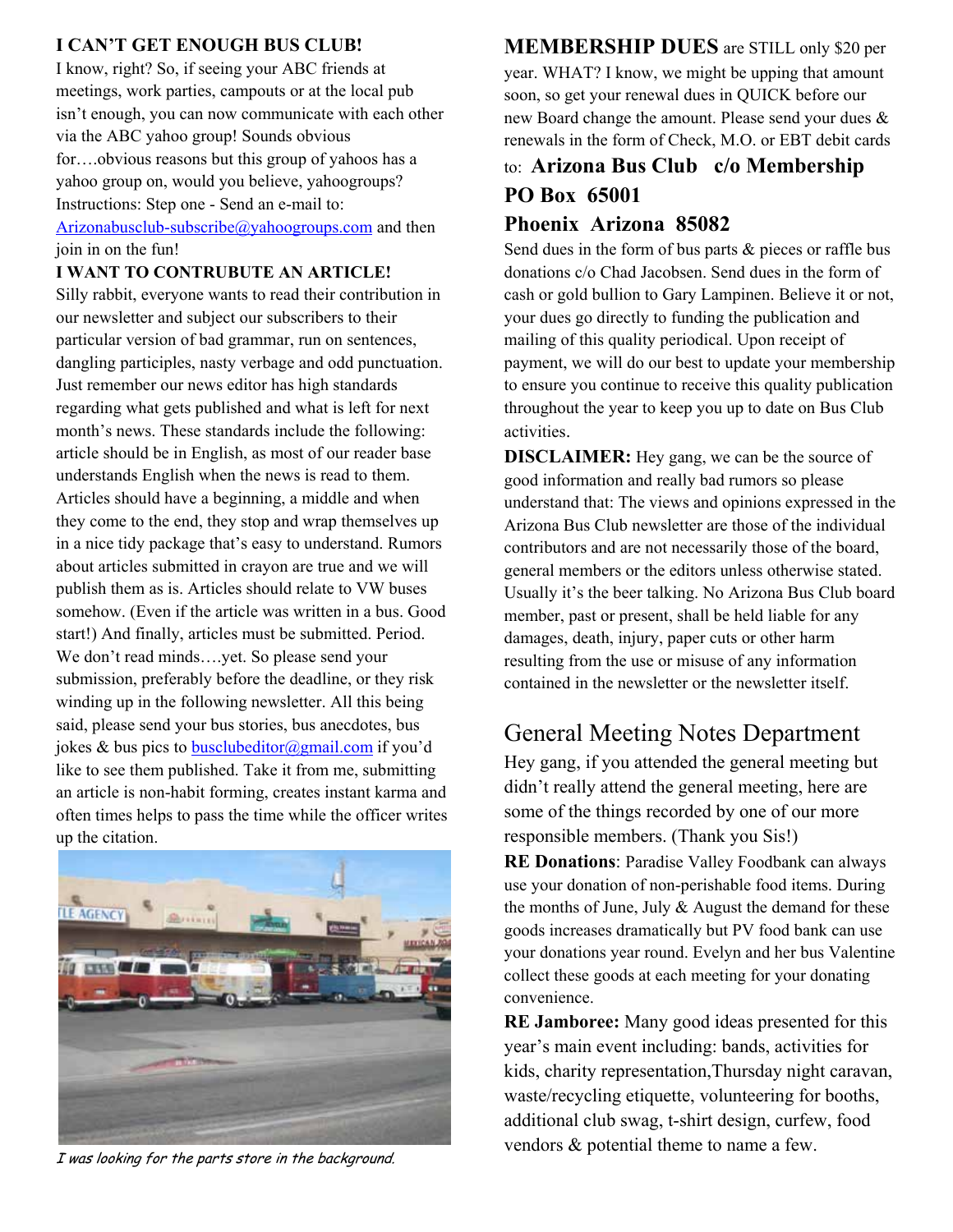**RE Recycling:** President G is collecting cans again this year for the Club's Camp Keg. Last year's recycling effort completely covered the cost of some very tasty Oktoberfest brew and the cost of ice to keep it cold. Unfortunately our president is picky about contributions to this effort. He will only accept aluminum cans during the year or ice during the weekend of the event. Current recycling effort estimates put the CCK fund at one half of one keg. Camp keg contributors should bring their contribution to the general meeting for collection along with a flavor suggestion.

### New Member Department

Just like any organization where you're the nubie, we too enjoy recognizing new members to our club.

| Name                                                | From     |
|-----------------------------------------------------|----------|
| Lori Nielson                                        | Mesa     |
| Rebecca Shannon                                     | Glendale |
| Dawn Smyth                                          | Mesa     |
| Ray and Dolly                                       | Glendale |
| Everyone, thank you for showing interest in our Bus |          |
| Club. We hope to see you at an up coming event!     |          |

# BBB 18 event report Department



"Good" wheel. Tire requires inflation.

Buses by the bridge will always be a good event to attend. Our hosts, the LBB, know how to organize a fun event and keep it fun. This year was a good year for most of the temperature sensitive folks as the mercury at the lakeside venue did not drop down to the chilly extremes of the past. The raffles were packed with excellent prizes and the local BSA troop satisfied every guest in line with their pancakes Sunday morning. For most of the attendees, BBB is a excellent venue as it is held on the AZ/CA boarder. Those coming from New Mexico, Texas, Northern Cali or Washington have an opportunity to enjoy a bit longer cruise in their ride of choice



Tire guy said the bead would be difficult to set. All in all and despite all obstacles to overcome, the event is worth while every year I've attended and gives many bus owners the opportunity to chat face to face with friends in the bus community.



Mike, that was some of the best stuff ever. Thank you! Things to remember Dept. Arizonabusclub-subscribe@yahoogroups.com Busclubeditor @gmail.com



Passing the bucks from one chief to another. Jerome VFD \$1200.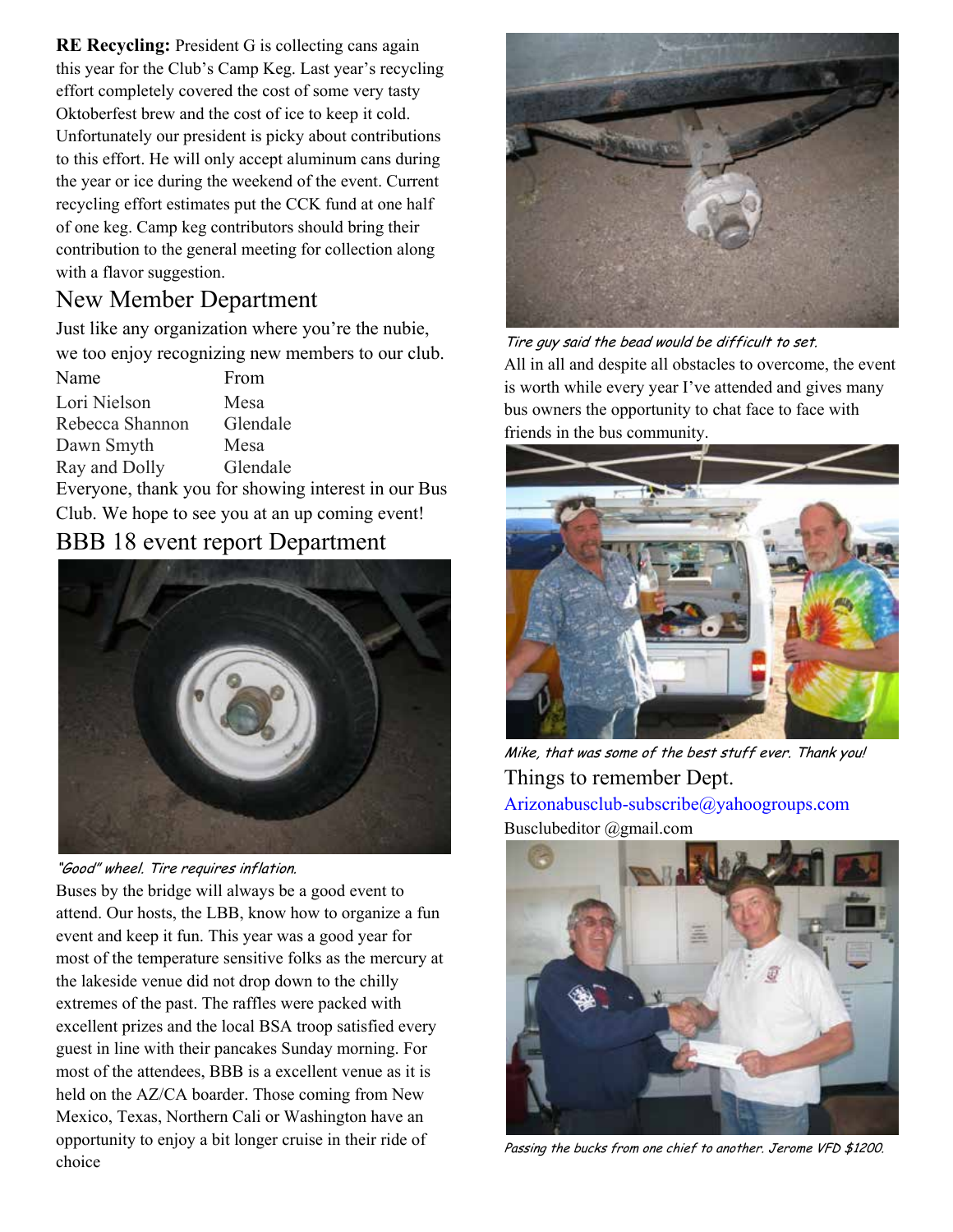Interview Department By Mindy Lively Arizona Bus Club member #51 Pat Kelly Pat Kelly drives a 1965 Double Cab **Mindy:** How long have you had that double cab? Pat: 33 years. I saw it advertised and went to Lake Havasu and bought it. I didn't know about Jerome when I bought it.

**Mindy:** Why VW? How did you get interested in Volkswagens?

Pat: We bought our first new VW in 1966. We paid \$1,895.00 for the little green Bug. We left CA for Buffalo NY in our little green bug, rack on top, full of all our stuff. We hit a snowstorm in Wyoming. It was sudden storm. We could not see the sides of the road and could only see the tracks of a large truck on the road. We could see his lights now and then the snow was so heavy. I said then that only in a VW could we have made it through that snowstorm. Just outside of Bath, New York we got creamed. Hit broadside by a truck. The little green bug was totaled. It had served us well so when we arrived in Buffalo we headed for the VW Dealer. We purchased a brand new 1967 VW convertible. We drove the convertible from Buffalo following the trail of a Solider shipment to Viet Nam. My bride drove the VW while I was gone. When I came back from Viet Nam I drove the VW to New York and then on to Yuma Proving Grounds. That's how I got to Arizona in 1970. We ended up selling that VW because there weren't any VW dealers in Yuma. After living in Yuma we moved to Phoenix in 1979. In 1981 I bought the 1965 Double Cab that I own now. At that time we lived near Phoenix College and Richard Kimbrough saw the double cab and put a Bus Club flyer on my Bus. That is how I got into the Bus Club and went to Jerome the second year. My Bride had never driven a stick until we purchased the Little Green Bug. To this day she still comments on her love for the Little Green Bug. **Mindy:** Does your bus have a name?

**Pat:** No. I never named it. It has just been a friend to me all these years. The most memorable thing about driving a VW in my 50 years of driving a VW is that people always stop to help. I can't say that about BMW people.

**Mindy:** How do you maintain your bus? **Pat:** Perry maintained my bus all these years but he was sadly killed this year. He was a good mechanic. More important he was a wonderful person.

**Mindy:** Being one of the founding members you

must have been busy with lots of jobs. What type of things did you do as a member in the early years? **Pat:** I was not a founding member just a guy that came along in time to see a group of folks having a lot of fun. I was given the most important job of ordering the portable johns and setting the date for the Jamboree each year. This was a no thinker because at that time the Jamboree was always the second week of September. I was the Sergeant of Arms for a number of years, making sure everyone wasn't too rowdy. I was President of the club for 2 years. But the most fun I had was when I started a celebrity auction. I would write celebrities and ask them for donations. Then we would raffle the celebrity items in Jerome. The celebrity put their name on the box but the boxes were not opened so no one knew what was in the box until they won the bid and opened the box. John Wayne sent a boot and Tiger Woods sent a big photo framed and signed. There was so much stuff. I got a doll from Carol Burnett and Liz Taylor sent something every year. They would just send little items and a note with their signatures. The club would get about 25 to 35 items each year. During the early years as now money was short at times and I would tender a float.

**Mindy:** What type of events did you have at Jerome back then?

Pat: We never did music or bands. We kept it very low key. Richard Kimbrough started the slow drags. I started the chili contest on Friday so people would have something to eat before the evening actives began. You know those arm bands you get at the gate when you go to Jerome? I came up with that idea. I did present the Jamboree concept from the Billy Williams Mountain men, which we adopted. **Mindy:** Were there any problems at Jerome?

Pat: At one point someone decided to burn a magnesium engine block. I don't know if you have ever seen a magnesium engine block burn but when it buns it turns white white. People were dancing around the fire and the shadows cast 50-foot figures on the mountain side. The people that lived down in Cottonwood and Claypool saw those people dancing on the mountainside. The police and the fire departments were called. We were told that about 45 phone calls were received, because they thought Martians had landed. So we were banned from burning the engines. Time changes since then some and small fires have been noted. As Sergeant of Arms I would stop by each camp during the evening and talk with each camp. I had a relationship with our campers. Normally on my second trip to the areas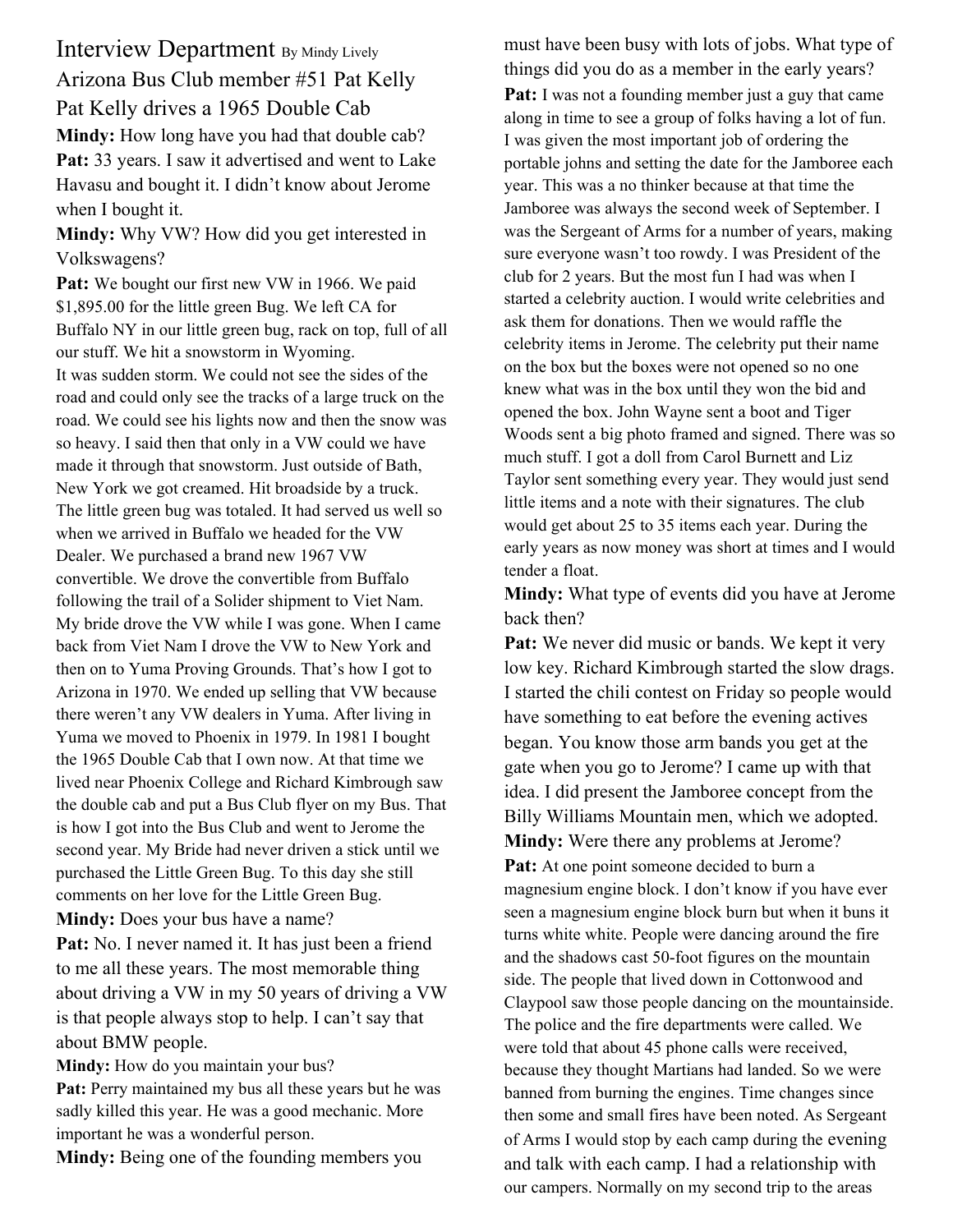the fires were lower and the smiles were bigger. This was a mellow time as the evening drew quiet. When we had a problem they were quelled. Only twice that I can remember we asked folks to leave.

**Pat:** Another thing we did with the club was making tiedye t-shirts. I had a hand in this. I watched Jerry Jess and Richard Kimbrough on a dining table in a house in Encanto Park roll out the first screened ABC Tie-dye tshirt. Then my first tie-dye was rolled out. They stretched out the shirts on the dinning room table and Jerry Jess and I put the screen bottom to top and screened my shirt. So when I woke up in the morning I could lift the shirt up and see where I was. I still wear tie-die. I'm not sure between Jerry and Richard who came up with the tie-dye but we all screened them. That's the where and the how tie-die started. Of note I saw a Jerome Tie-Die in New York when we were there. So always look because Jerome Tie-Die turns up in strange places.

**Mindy:** Do you work on the raffle bus? **Pat:** The first year we did the raffle bus it was fun. We had the bus at Richard Kimbrough's friend's house in South Phoenix and then we towed it to Jerome. It wasn't painted and it was rough and we raffled it off. I don't work on the bus now. The only thing I do now is I try to donate money.

**Mindy:** What are your favorite VW events? Pat: There are two Arizona celebrations each year I wouldn't miss. Jerome and the Route 66 Fun Run. **Mindy:** I haven't heard of the Route 66 Fun Run. Is this a Bus Club event?

Pat: No. This one is put on by the Arizona Route 66 Club and is the first weekend in May. (three days ) They have all type of vehicles there from 1917 Fords to Corvettes and Volkswagens (very few VW's). The ride goes from Seligman to Gold Shores. They crown a Queen on Friday night in Seligman and on Saturday morning around 10:00am they leave Seligman and go to Kingman with all 600 vehicles. Great ride! Along the way they drive through these little towns and in one area on the Reservation they put on a dance and a BBQ. When they get to the old part of Kingman you can park your car. Saturday night they have a real 40/50's dance with poodle skirts and all the trimmings, A+ show! The vehicles are judged in Kingman at the old railroad station downtown. On Sunday morning they drive to Oatman. Oatman's major claim to fame is that the burros have the right of way. The second is that Clark Gable and Carol Lombard spent their wedding night in Oatman Hotel. Oatman is an old mining town and the roads are

narrow. We always go to Laughlin for a few days after and then come home.

**Mindy:** I heard you have been all over in your bus. What trip was most enjoyable for you?

Pat: When I retired from the Attorney Generals office I drove to Key West Florida. I spent 3 days there, went up the coast to Carolinas to Bronson Missouri, and then I came home. I was gone a little over 8 weeks. I would drive 4 days and take a day off. I didn't care how many miles I drove. I arrived in Panama City, Florida during Spring Break week a sight to see. A couple local sheriffs stopped me because I had long hair, a beard, tie-dye shirt and I was smiling. I went to the opening of the National Headquarters for Route 66 in Oil City. The Double Cab and I made the Parade and it was great .We have done the Light Parade in Phoenix a couple times and I have been doing the Apache Junction parade for the last six years.

**Mindy:** When you did that trip, did you sleep in your cab?

**Pat:** I had a cover on the back and I just slept in the back. I would camp out 2 days and then stay in motel. My trip all along the Gulf coast to Florida I would look early in the day for a motel. Most of the areas had people already camping. I met a lot of real good people on the road. I always starting look for camping spots early in the day. On that the forth day I would take the day off to do laundry.

**Mindy:** You remind me of someone that is famous who might that be?

**Pat:** In Sacramento California this lady started screaming "I thought you were dead… I thought you were dead… Then she started singing. "Jerry… Jerry…." To this day my Bride and I still laugh when we hear a Dead song. They always think I am him. In an amusement park in California they thought I was Kenny Rogers.

**Mindy:** Who do people think you are around Christmas time?

Pat: Oh, now that is the highlight of my year! I do Santa Claus. A few years back I was coming out of Costco and a lady approached me to do Santa Claus for their wedding party on Christmas eve. We went out and got a Santa Claus suit, went to her house, we went in, and I passed out socks with presents they had bought. There were about 30 people from Germany and as I passed out the socks we sang carols. The funny thing about it was my wife was cracking up laughing because these women kept pinching my butt. She thought it was the funniest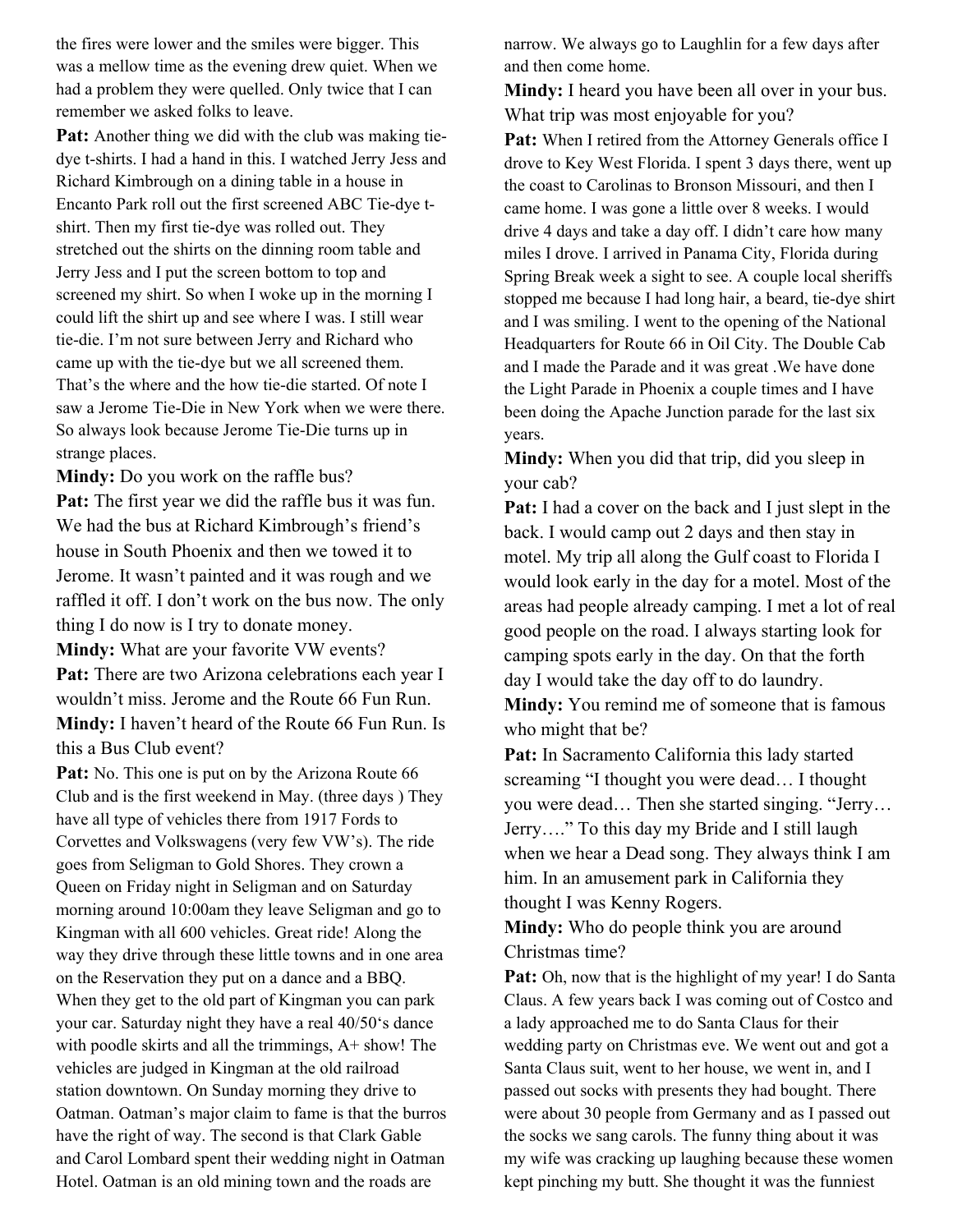thing she'd ever seen. She gave us a check when we left there but we never charged for doing Santa again. Every year I go to churches, restaurants, and a parade in Apache Junction. I just love the children events in Apache Junction and love working with the kids. It is a lot of fun. One year I went out and spent Christmas with a little girl that had leukemia.

The absolute most fun on Christmas eve is when I go out with my bride and drive around. Around 8:30 –9:00 we look for people that are having a party and I knock on the door. You have never seen people so surprised and the racket they make. It is a real high. We go to a restaurant in town on Christmas that serves free meals. We take pictures of everyone there sitting on Santa's Lap and then give them the picture. I always try to go to the bus club Christmas party and pass out the packages to the children.

**Mindy:** Do you think you would like another Volkswagen? Maybe you will win the raffle bus this year?

Pat: My next vehicle will be a Westfalia camper. I will get one in the early 80's or late 70's. I am getting too old for the Double Cab.

**Mindy:** If you need the motor rebuilt I can help you with that. Thanks for the interview.

**Pat:** I will keep that in mind. See you at the Bus Club Christmas party.

*Mindy Lively has been an Arizona Bus Club member since May 2012. She decided that interviewing members about their buses would be a fun way to get to know everyone. Mindy plans on living in her 1971 bay window camper one day. She is presently obsessed with finding a club member with a VW engine in need of rebuild so she can rebuild it. Contact Mindy for interview or engine rebuild at Lively@zoomnet.net.* 

# Swaps & Want ads Department

What better way to put out into the universe what you want, need or have to share with others. Send your requests & notices to: **Busclubeditor @gmail.com** We'll make sure to include them in our next issue! Deadline for submissions is usually the  $5<sup>th</sup>$  of the month unless there is a good excuse and then its negotiable.

**Kimbrough, Richard G writes:** I'm out cleaning up a bit and found a couple of things I'm selling. I have a pair of bug ball joint dropped spindles from CB Performance. Installed once and then removed without ever driving on them. \$140 or will trade for bus parts. I also have a used bench mount engine stand. First \$25 takes it. Contact Richard on yahoogroups if he hasn't sold it already.

# Coming Events Department



Get ready for the inevitable Mt. Shasta snow trip!

Late Feb – Early March – Anyone for a Cruise Campout down the Apache trail to Roosevelt Lake?

April – Bus Club heads south to the Tucson area.

May – Mt. Pinal campout  $&$  eat fest An easy, convenient weekend of kick back camping the way bus club intended. Only entry fee: Bring something to share for the hilltop smorgassborg. How does the weekend of Friday 16<sup>th</sup> sound?

June  $-5$ <sup>th</sup>  $-8$ <sup>th</sup> Blackstar  $-$  Hosted by VTO in the Beautiful Prado Regional Park near Chino CA. Visit thesamba.com for more details.

 $July - Flagstaff KOA - ready or not, here$ we kamp! Typically held the last weekend in July. Contact Janyel for more details.

September  $19<sup>th</sup> - 21<sup>st</sup>$  Jamboree XXIV



Bessie of ABC presents Teresa of Project Linus with \$500.